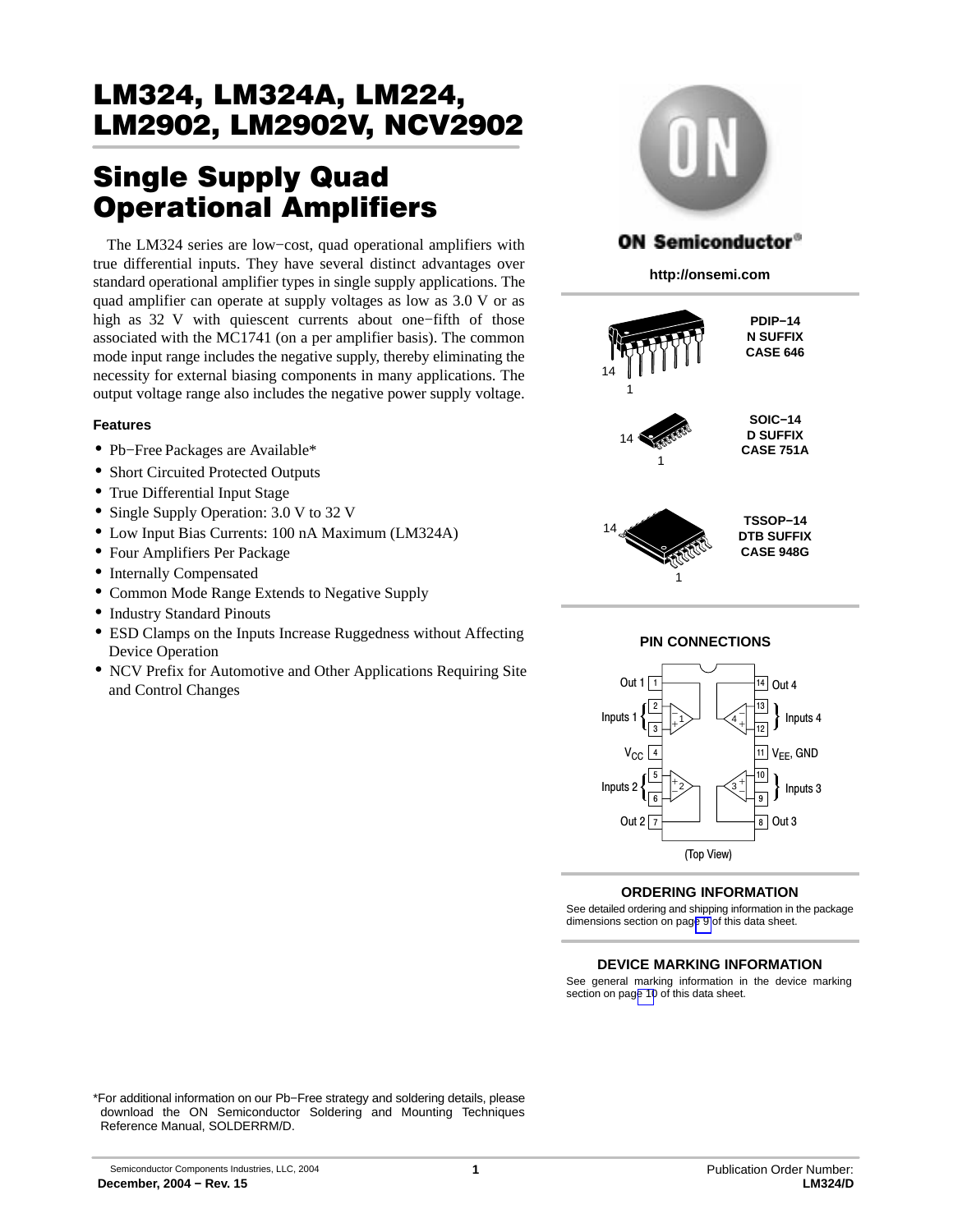| Rating                                                                                    | Symbol                              | Value                                                              | Unit         |
|-------------------------------------------------------------------------------------------|-------------------------------------|--------------------------------------------------------------------|--------------|
| Power Supply Voltages<br>Single Supply<br><b>Split Supplies</b>                           | $V_{\rm CC}$<br>$V_{CC}$ , $V_{EE}$ | 32<br>±16                                                          | Vdc          |
| Input Differential Voltage Range (Note 1)                                                 | <b>VIDR</b>                         | ±32                                                                | Vdc          |
| Input Common Mode Voltage Range                                                           | <b>V<sub>ICR</sub></b>              | $-0.3$ to 32                                                       | Vdc          |
| <b>Output Short Circuit Duration</b>                                                      | $t_{SC}$                            | Continuous                                                         |              |
| Junction Temperature                                                                      | $T_{\text{J}}$                      | 150                                                                | $^{\circ}$ C |
| Storage Temperature Range                                                                 | $T_{\text{stg}}$                    | $-65$ to $+150$                                                    | $^{\circ}$ C |
| ESD Protection at any Pin<br>Human Body Model<br>Machine Model                            | $V_{\text{esd}}$                    | 2000<br>200                                                        | $\vee$       |
| Operating Ambient Temperature Range<br>LM224<br>LM324, 324A<br>LM2902<br>LM2902V, NCV2902 | <b>TA</b>                           | $-25$ to $+85$<br>0 to $+70$<br>$-40$ to $+105$<br>$-40$ to $+125$ | $^{\circ}C$  |

**MAXIMUM RATINGS**  $(T_A = +25^{\circ}C,$  unless otherwise noted.)

Maximum ratings are those values beyond which device damage can occur. Maximum ratings applied to the device are individual stress limit values (not normal operating conditions) and are not valid simultaneously. If these limits are exceeded, device functional operation is not implied, damage may occur and reliability may be affected.

1. Split Power Supplies.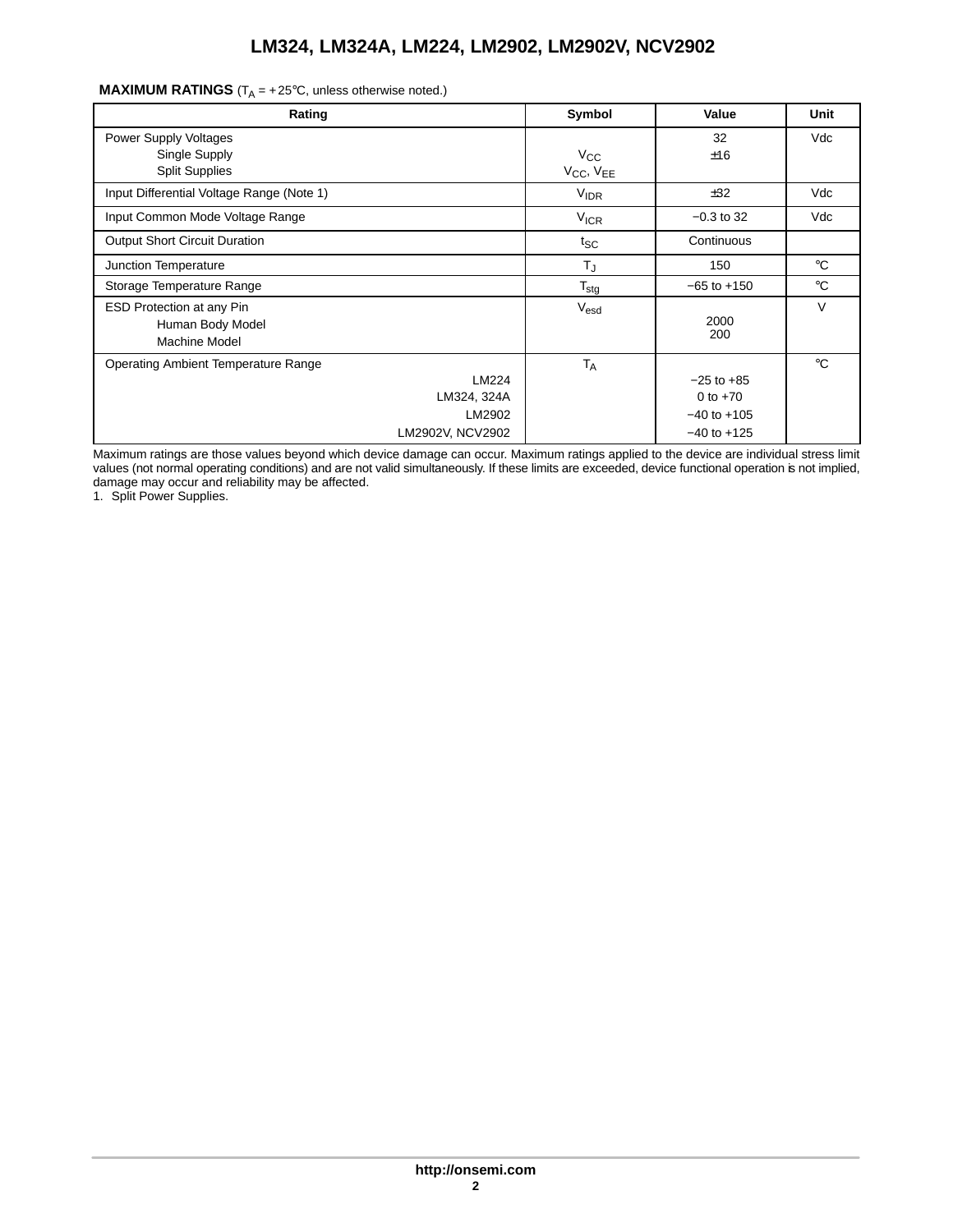|  | <b>ELECTRICAL CHARACTERISTICS</b> ( $V_{CC}$ = 5.0 V, $V_{EE}$ = GND, $T_A$ = 25°C, unless otherwise noted.) |  |
|--|--------------------------------------------------------------------------------------------------------------|--|
|--|--------------------------------------------------------------------------------------------------------------|--|

|                                                                                                                                                                                                                                |                          |                                                                                  | LM224                                                       |                                               |                                                                    | <b>LM324A</b>                                     |                                                      |                                                                           | LM324                                         |                                               |                                                                                  | LM2902                                                      |                          |                                                                        | LM2902V/NCV2902                                             |                          |            |
|--------------------------------------------------------------------------------------------------------------------------------------------------------------------------------------------------------------------------------|--------------------------|----------------------------------------------------------------------------------|-------------------------------------------------------------|-----------------------------------------------|--------------------------------------------------------------------|---------------------------------------------------|------------------------------------------------------|---------------------------------------------------------------------------|-----------------------------------------------|-----------------------------------------------|----------------------------------------------------------------------------------|-------------------------------------------------------------|--------------------------|------------------------------------------------------------------------|-------------------------------------------------------------|--------------------------|------------|
| <b>Characteristics</b>                                                                                                                                                                                                         | Symbol                   | Min                                                                              | Typ                                                         | Max                                           | Min                                                                | <b>Typ</b>                                        | Max                                                  | Min                                                                       | <b>Typ</b>                                    | Max                                           | Min                                                                              | Typ                                                         | Max                      | Min                                                                    | Typ                                                         | Max                      | Unit       |
| Input Offset Voltage<br>$V_{CC} = 5.0 V to 30 V$<br>$V_{ICR} = 0 V to$<br>$V_{CC}$ -1.7 V,<br>$V_{\rm O}$ = 1.4 V, R <sub>S</sub> = 0 $\Omega$<br>$T_A = 25^{\circ}C$<br>$T_A = T_{high}$ (Note 2)<br>$T_A = T_{low}$ (Note 2) | $V_{IO}$                 | $\overline{\phantom{0}}$<br>$\overline{\phantom{0}}$<br>$\overline{\phantom{0}}$ | 2.0<br>$\overline{\phantom{0}}$<br>$\overline{\phantom{0}}$ | 5.0<br>7.0<br>7.0                             | $\qquad \qquad -$<br>$\qquad \qquad -$<br>$\overline{\phantom{a}}$ | 2.0<br>$\overline{\phantom{0}}$<br>$\overline{a}$ | 3.0<br>5.0<br>5.0                                    | $\overline{\phantom{a}}$<br>$\qquad \qquad -$<br>$\overline{\phantom{a}}$ | 2.0<br>$\qquad \qquad -$<br>$\overline{a}$    | 7.0<br>9.0<br>9.0                             | $\overline{\phantom{a}}$<br>$\overline{\phantom{a}}$<br>$\overline{\phantom{0}}$ | 2.0<br>$\overline{\phantom{a}}$<br>$\overline{\phantom{0}}$ | 7.0<br>10<br>10          | $\overline{\phantom{a}}$<br>$\overline{\phantom{0}}$<br>$\overline{a}$ | 2.0<br>$\overline{\phantom{a}}$<br>$\overline{\phantom{0}}$ | 7.0<br>13<br>10          | mV         |
| Average Temperature<br>Coefficient of Input<br>Offset Voltage<br>$T_A = T_{high}$ to $T_{low}$<br>(Notes 2 and 4)                                                                                                              | $\Delta V_{IO}/\Delta T$ | $\qquad \qquad -$                                                                | 7.0                                                         | $\overline{a}$                                | $\qquad \qquad -$                                                  | 7.0                                               | 30                                                   | $\bar{ }$                                                                 | 7.0                                           | $\overline{\phantom{0}}$                      | $\overline{\phantom{0}}$                                                         | 7.0                                                         | $\overline{\phantom{0}}$ | $\overline{a}$                                                         | 7.0                                                         | $\overline{a}$           | $\mu$ V/°C |
| Input Offset Current<br>$T_A = T_{high}$ to $T_{low}$<br>(Note 2)                                                                                                                                                              | $I_{IO}$                 | $\qquad \qquad -$<br>$\overline{a}$                                              | 3.0<br>$\overline{\phantom{0}}$                             | 30<br>100                                     | $\overline{\phantom{a}}$<br>$\overline{\phantom{0}}$               | 5.0<br>-                                          | 30<br>75                                             | $\overline{\phantom{0}}$<br>$\qquad \qquad -$                             | 5.0<br>$\qquad \qquad -$                      | 50<br>150                                     | $\overline{\phantom{a}}$<br>$\overline{\phantom{0}}$                             | 5.0<br>$\qquad \qquad -$                                    | 50<br>200                | $\overline{\phantom{0}}$<br>$\overline{\phantom{0}}$                   | 5.0<br>-                                                    | 50<br>200                | nA         |
| Average Temperature<br>Coefficient of Input<br><b>Offset Current</b><br>$T_A = T_{high}$ to $T_{low}$<br>(Notes 2 and 4)                                                                                                       | $\Delta I_{IO}/\Delta T$ | $\overline{\phantom{0}}$                                                         | 10                                                          | $\overline{\phantom{0}}$                      | $\qquad \qquad -$                                                  | 10                                                | 300                                                  | $\overline{\phantom{0}}$                                                  | 10                                            | $\overline{\phantom{0}}$                      | $\overline{\phantom{0}}$                                                         | 10                                                          | $\overline{\phantom{0}}$ | $\overline{a}$                                                         | 10                                                          | $\overline{\phantom{0}}$ | pA/°C      |
| Input Bias Current<br>$T_A = T_{high}$ to $T_{low}$<br>(Note 2)                                                                                                                                                                | $I_{IB}$                 | $\qquad \qquad -$<br>$\qquad \qquad -$                                           | $-90$<br>$\overline{a}$                                     | $-150$<br>$-300$                              | $\qquad \qquad -$<br>$\qquad \qquad -$                             | $-45$<br>$\overline{\phantom{0}}$                 | $-100$<br>$-200$                                     | $\qquad \qquad -$<br>$\overline{\phantom{a}}$                             | $-90$<br>$\overline{\phantom{0}}$             | $-250$<br>$-500$                              | $\overline{\phantom{a}}$<br>$\qquad \qquad -$                                    | $-90$<br>$\overline{a}$                                     | $-250$<br>$-500$         | $\overline{\phantom{0}}$<br>$\qquad \qquad -$                          | $-90$<br>$\overline{\phantom{0}}$                           | $-250$<br>$-500$         | nA         |
| Input Common Mode<br>Voltage Range<br>(Note 3)<br>$V_{\text{CC}}$ = 30 V<br>$T_A = +25$ °C<br>$T_A = T_{high}$ to $T_{low}$<br>(Note 2)                                                                                        | <b>V<sub>ICR</sub></b>   | 0<br>0                                                                           | $\qquad \qquad -$<br>$\qquad \qquad -$                      | 28.3<br>28                                    | $\mathbf 0$<br>$\mathbf 0$                                         | $\overline{\phantom{0}}$<br>$\qquad \qquad -$     | 28.3<br>28                                           | 0<br>0                                                                    | $\overline{\phantom{0}}$<br>$\qquad \qquad -$ | 28.3<br>28                                    | 0<br>0                                                                           | $\qquad \qquad -$<br>$\overline{\phantom{0}}$               | 24.3<br>24               | 0<br>0                                                                 | $\overline{\phantom{0}}$<br>$\overline{\phantom{0}}$        | 24.3<br>24               | $\vee$     |
| Differential Input<br>Voltage Range                                                                                                                                                                                            | <b>VIDR</b>              | $\qquad \qquad -$                                                                | $\overline{\phantom{0}}$                                    | $V_{\rm CC}$                                  | $\overline{a}$                                                     | $\overline{\phantom{0}}$                          | $V_{\rm CC}$                                         | $\overline{\phantom{0}}$                                                  | $\overline{\phantom{0}}$                      | $V_{\rm CC}$                                  | $\overline{a}$                                                                   | $\qquad \qquad -$                                           | $V_{\rm CC}$             | $\overline{a}$                                                         | $\overline{a}$                                              | $V_{\rm CC}$             | $\vee$     |
| Large Signal Open<br>Loop Voltage Gain<br>$R_L$ = 2.0 k $\Omega$ ,<br>$V_{CC}$ = 15 V,<br>for Large V <sub>O</sub> Swing<br>$T_A = T_{high}$ to $T_{low}$<br>(Note 2)                                                          | Avol                     | 50<br>25                                                                         | 100<br>-                                                    | $\qquad \qquad -$<br>$\overline{\phantom{0}}$ | 25<br>15                                                           | 100<br>$\overline{\phantom{0}}$                   | $\overline{\phantom{a}}$<br>$\overline{\phantom{0}}$ | 25<br>15                                                                  | 100                                           | $\qquad \qquad -$<br>$\overline{\phantom{0}}$ | 25<br>15                                                                         | 100<br>$\overline{a}$                                       | $\overline{\phantom{a}}$ | 25<br>15                                                               | 100                                                         | <b>—</b>                 | V/mV       |
| <b>Channel Separation</b><br>10 kHz ≤ f ≤ 20 kHz,<br>Input Referenced                                                                                                                                                          | $\mathsf{CS}\phantom{0}$ | $\overline{\phantom{0}}$                                                         | $-120$                                                      | $\overline{a}$                                | $\overline{a}$                                                     | $-120$                                            | $\overline{\phantom{0}}$                             | $\overline{a}$                                                            | $-120$                                        | $\overline{\phantom{0}}$                      | $\overline{\phantom{0}}$                                                         | $-120$                                                      | $\overline{a}$           | $\overline{a}$                                                         | $-120$                                                      | $\overline{a}$           | dB         |
| Common Mode<br>Rejection,<br>$R_S \leq 10 k\Omega$                                                                                                                                                                             | CMR                      | 70                                                                               | 85                                                          | $\overline{\phantom{0}}$                      | 65                                                                 | 70                                                | $\qquad \qquad -$                                    | 65                                                                        | 70                                            | $\overline{\phantom{0}}$                      | 50                                                                               | 70                                                          | $\qquad \qquad -$        | 50                                                                     | 70                                                          | $\overline{\phantom{0}}$ | dB         |
| Power Supply<br>Rejection                                                                                                                                                                                                      | <b>PSR</b>               | 65                                                                               | 100                                                         | $\overline{\phantom{0}}$                      | 65                                                                 | 100                                               | $\qquad \qquad -$                                    | 65                                                                        | 100                                           | $\overline{\phantom{0}}$                      | 50                                                                               | 100                                                         | $\qquad \qquad -$        | 50                                                                     | 100                                                         | $\qquad \qquad -$        | dB         |

2. LM224: T<sub>low</sub> = –25°C, T<sub>high</sub> = +85°C LM324/LM324A: T<sub>low</sub> = 0<sup>8</sup>C, T<sub>high</sub> = +70°C LM2902: T<sub>low</sub> = –40°C, T<sub>high</sub> = +105°C LM2902V & NCV2902: T<sub>low</sub> = –40°C, T<sub>high</sub> = +125°C NCV2902 is qualified for automotive use.

3. The input common mode voltage or either input signal voltage should not be allowed to go negative by more than 0.3 V. The upper end of the common mode voltage range is  $V_{CC}$  –1.7 V.

4. Guaranteed by design.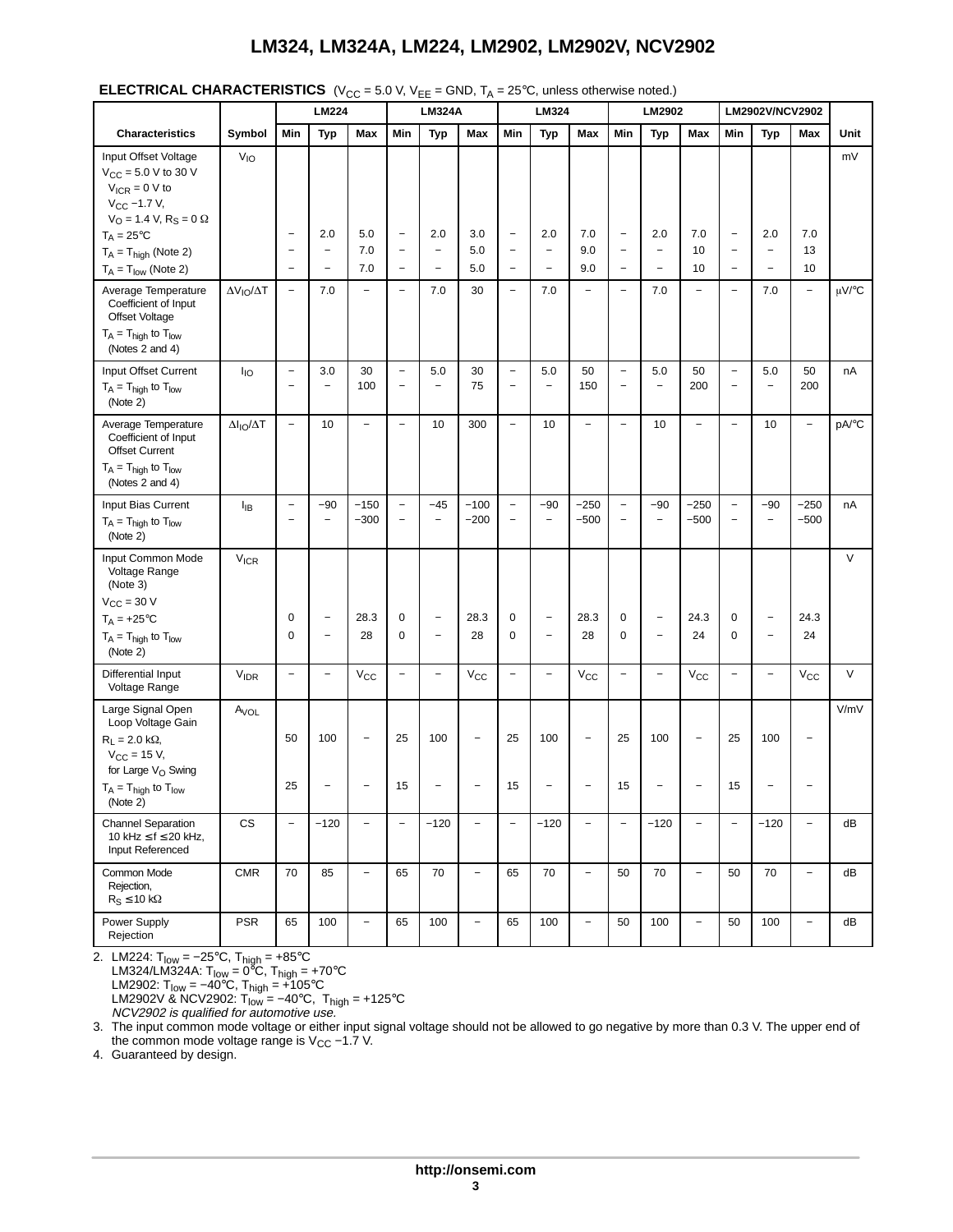|                                                                                                                                  |                 |                   | ヽ・ぃぃ<br>LM224            | - - -                                         | ., .                     | ᄃ<br><b>LM324A</b>       | , . <sub>8</sub>                              |                          | LM324                    |                          |                          | LM2902                   |                                                      |                          | LM2902V/NCV2902          |                                                      |        |
|----------------------------------------------------------------------------------------------------------------------------------|-----------------|-------------------|--------------------------|-----------------------------------------------|--------------------------|--------------------------|-----------------------------------------------|--------------------------|--------------------------|--------------------------|--------------------------|--------------------------|------------------------------------------------------|--------------------------|--------------------------|------------------------------------------------------|--------|
| <b>Characteristics</b>                                                                                                           | Symbol          | Min               | Typ                      | <b>Max</b>                                    | Min                      | Typ                      | <b>Max</b>                                    | Min                      | Typ                      | Max                      | Min                      | Typ                      | <b>Max</b>                                           | Min                      | Typ                      | Max                                                  | Unit   |
| Output Voltage-<br>High Limit<br>$(T_A = T_{high to} T_{low})$<br>(Note 5)                                                       | V <sub>OH</sub> |                   |                          |                                               |                          |                          |                                               |                          |                          |                          |                          |                          |                                                      |                          |                          |                                                      | $\vee$ |
| $V_{CC}$ = 5.0 V, R <sub>L</sub> =<br>2.0 k $\Omega$ , T <sub>A</sub> = 25°C                                                     |                 | 3.3               | 3.5                      | $\qquad \qquad -$                             | 3.3                      | 3.5                      | $\qquad \qquad -$                             | 3.3                      | 3.5                      | $\overline{\phantom{a}}$ | 3.3                      | 3.5                      | $\qquad \qquad -$                                    | 3.3                      | 3.5                      | $\overline{\phantom{a}}$                             |        |
| $V_{CC}$ = 30 V<br>$R_L = 2.0 k\Omega$                                                                                           |                 | 26                | $\qquad \qquad -$        | $\overline{\phantom{0}}$                      | 26                       | $\overline{\phantom{0}}$ | $\equiv$                                      | 26                       | $\overline{\phantom{0}}$ | $\overline{\phantom{0}}$ | 22                       | $\overline{\phantom{a}}$ | $\overline{\phantom{0}}$                             | 22                       |                          | $\overline{\phantom{0}}$                             |        |
| $V_{CC}$ = 30 V<br>$R_L = 10 k\Omega$                                                                                            |                 | 27                | 28                       | $\overline{\phantom{a}}$                      | 27                       | 28                       | $\overline{\phantom{a}}$                      | 27                       | 28                       | $\overline{\phantom{0}}$ | 23                       | 24                       | $\qquad \qquad -$                                    | 23                       | 24                       | $\overline{\phantom{a}}$                             |        |
| Output Voltage -<br>Low Limit,<br>$V_{\rm CC} = 5.0 V$ ,<br>$R_L$ = 10 k $\Omega$ ,<br>$T_A = T_{high}$ to $T_{low}$<br>(Note 5) | V <sub>OL</sub> | $\qquad \qquad -$ | $5.0\,$                  | 20                                            | $\overline{a}$           | 5.0                      | 20                                            | $\overline{\phantom{0}}$ | 5.0                      | 20                       | $\overline{\phantom{m}}$ | 5.0                      | 100                                                  | $\overline{a}$           | 5.0                      | 100                                                  | mV     |
| <b>Output Source Current</b><br>$(V_{ID} = +1.0 V,$<br>$V_{CC} = 15 V$                                                           | $I_{O+}$        |                   |                          |                                               |                          |                          |                                               |                          |                          |                          |                          |                          |                                                      |                          |                          |                                                      | mA     |
| $T_A = 25^{\circ}C$<br>$T_A = T_{high}$ to $T_{low}$<br>(Note 5)                                                                 |                 | 20<br>10          | 40<br>20                 | $\overline{\phantom{a}}$<br>$\qquad \qquad -$ | 20<br>10                 | 40<br>20                 | $\qquad \qquad -$<br>$\overline{\phantom{0}}$ | 20<br>10                 | 40<br>20                 | $\qquad \qquad -$        | 20<br>10                 | 40<br>20                 | $\overline{\phantom{a}}$<br>$\overline{\phantom{0}}$ | 20<br>10                 | 40<br>20                 | $\overline{\phantom{a}}$<br>$\overline{\phantom{0}}$ |        |
| Output Sink Current<br>$(V_{ID} = -1.0 V,$<br>$V_{CC} = 15 V$<br>$T_A = 25^{\circ}C$                                             | $I_{\rm O}$ –   | 10                | 20                       | $\qquad \qquad -$                             | 10                       | 20                       | $\equiv$                                      | 10                       | 20                       | $\overline{\phantom{a}}$ | 10                       | 20                       | $\overline{\phantom{0}}$                             | 10                       | 20                       | $\overline{\phantom{a}}$                             | mA     |
| $T_A = T_{high}$ to $T_{low}$<br>(Note 5)                                                                                        |                 | 5.0               | 8.0                      | $\qquad \qquad -$                             | 5.0                      | 8.0                      | $\overline{\phantom{a}}$                      | 5.0                      | 8.0                      | $\overline{\phantom{a}}$ | 5.0                      | 8.0                      | $\qquad \qquad -$                                    | 5.0                      | 8.0                      | $\overline{\phantom{0}}$                             |        |
| $(V_{ID} = -1.0 V,$<br>$V_O = 200$ mV,<br>$T_A = 25^{\circ}C$                                                                    |                 | 12                | 50                       | $\overline{\phantom{a}}$                      | 12                       | 50                       | $\overline{\phantom{0}}$                      | 12                       | 50                       | $\overline{\phantom{a}}$ |                          |                          |                                                      | $\overline{\phantom{a}}$ | $\overline{\phantom{0}}$ | $\overline{\phantom{0}}$                             | μA     |
| <b>Output Short Circuit</b><br>to Ground<br>(Note 6)                                                                             | $I_{SC}$        | $\qquad \qquad -$ | 40                       | 60                                            | $\overline{\phantom{0}}$ | 40                       | 60                                            | $\overline{\phantom{a}}$ | 40                       | 60                       | $\overline{\phantom{0}}$ | 40                       | 60                                                   | $\qquad \qquad -$        | 40                       | 60                                                   | mA     |
| Power Supply Current<br>$(T_A = T_{high}$ to $T_{low}$ )<br>(Note 5)                                                             | $I_{\rm CC}$    |                   |                          |                                               |                          |                          |                                               |                          |                          |                          |                          |                          |                                                      |                          |                          |                                                      | mA     |
| $V_{CC}$ = 30 V<br>$V_O = 0 V, R_L = \infty$                                                                                     |                 |                   | $\overline{\phantom{0}}$ | 3.0                                           | $\overline{\phantom{0}}$ | 1.4                      | 3.0                                           | $\overline{\phantom{a}}$ | $\overline{\phantom{0}}$ | 3.0                      |                          | $\overline{\phantom{0}}$ | 3.0                                                  | $\qquad \qquad -$        |                          | 3.0                                                  |        |
| $V_{CC} = 5.0 V,$<br>$V_O = 0 V, R_L = \infty$                                                                                   |                 |                   | $\overline{a}$           | 1.2                                           | $\overline{\phantom{0}}$ | 0.7                      | 1.2                                           | $\overline{\phantom{a}}$ | $\overline{\phantom{0}}$ | 1.2                      |                          | $\overline{\phantom{0}}$ | 1.2                                                  | $\qquad \qquad -$        | $\overline{\phantom{a}}$ | 1.2                                                  |        |

#### **ELECTRICAL CHARACTERISTICS**  $(V_{CC} = 5.0 \text{ V}, V_{EF} = \text{GND}, T_A = 25^{\circ} \text{C}, \text{ unless otherwise noted.)}$

5. LM224: T<sub>low</sub> = −25°C, T<sub>high</sub> = +85°C LM324/LM324A: T<sub>low</sub> = 0<sup>8</sup>C, T<sub>high</sub> = +70°C LM2902: T<sub>low</sub> = –40°C, T<sub>high</sub> = +105°C LM2902V & NCV2902: T<sub>low</sub> = –40°C, T<sub>high</sub> = +125°C<br>*NCV2902 is qualified for automotive use.* 

6. The input common mode voltage or either input signal voltage should not be allowed to go negative by more than 0.3 V. The upper end of the common mode voltage range is  $V_{CC}$  –1.7 V.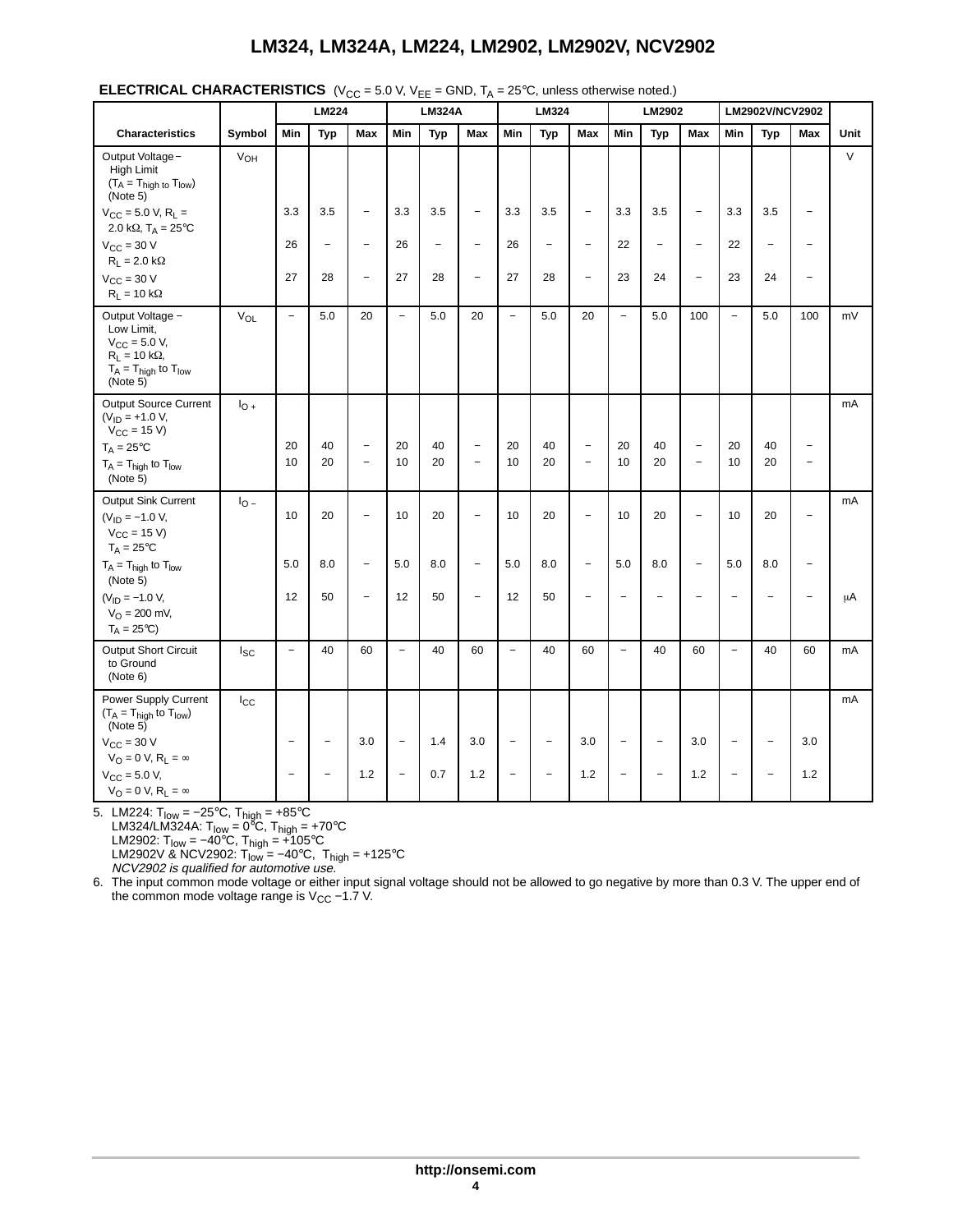

**Figure 1. Representative Circuit Diagram** (One−Fourth of Circuit Shown)

### **CIRCUIT DESCRIPTION**

The LM324 series is made using four internally compensated, two−stage operational amplifiers. The first stage of each consists of differential input devices Q20 and Q18 with input buffer transistors Q21 and Q17 and the differential to single ended converter Q3 and Q4. The first stage performs not only the first stage gain function but also performs the level shifting and transconductance reduction functions. By reducing the transconductance, a smaller compensation capacitor (only 5.0 pF) can be employed, thus saving chip area. The transconductance reduction is accomplished by splitting the collectors of Q20 and Q18. Another feature of this input stage is that the input common mode range can include the negative supply or ground, in single supply operation, without saturating either the input devices or the differential to single−ended converter. The second stage consists of a standard current source load amplifier stage.





**Figure 2. Large Signal Voltage Follower Response**

Each amplifier is biased from an internal−voltage regulator which has a low temperature coefficient thus giving each amplifier good temperature characteristics as well as excellent power supply rejection.



**Figure 3.**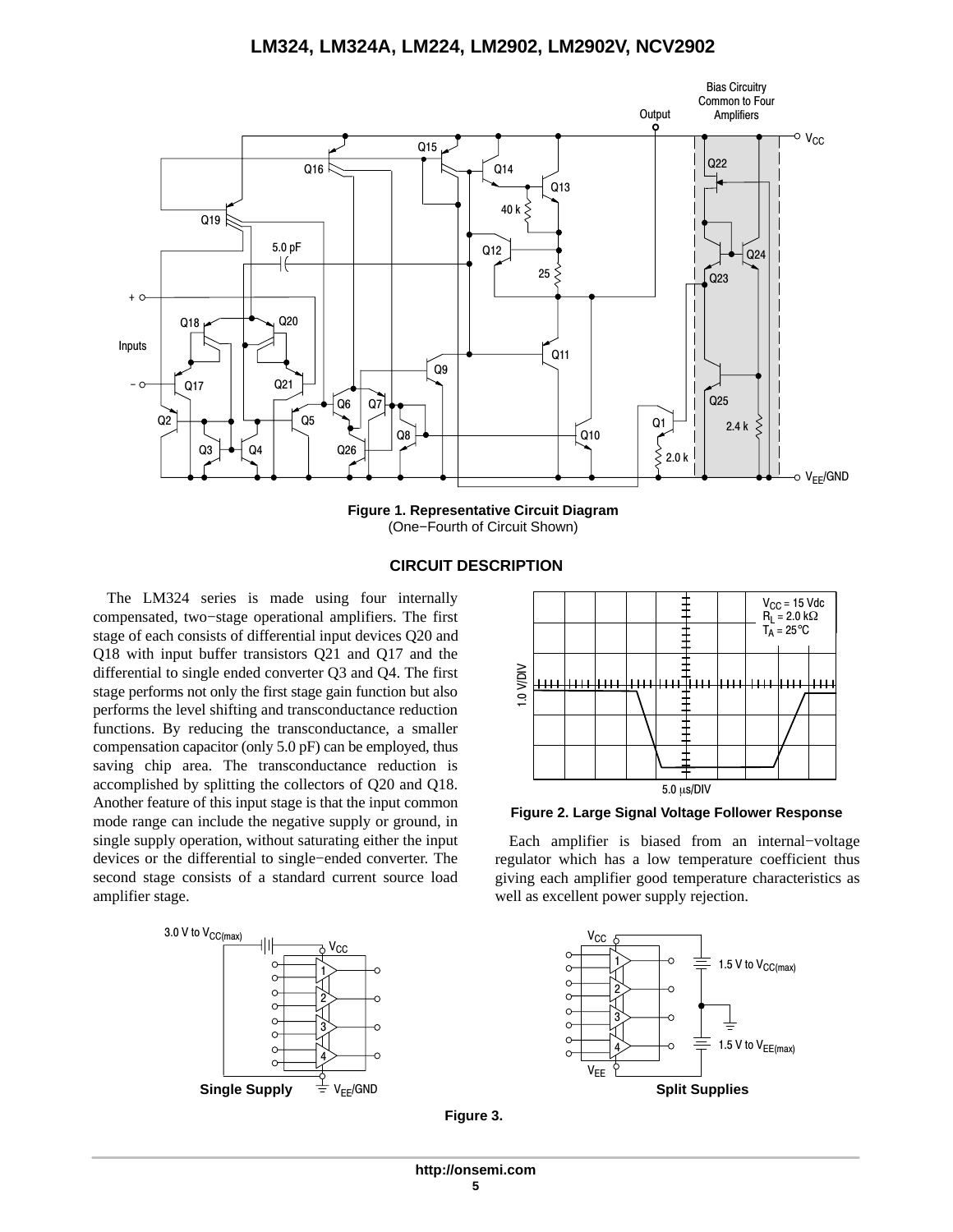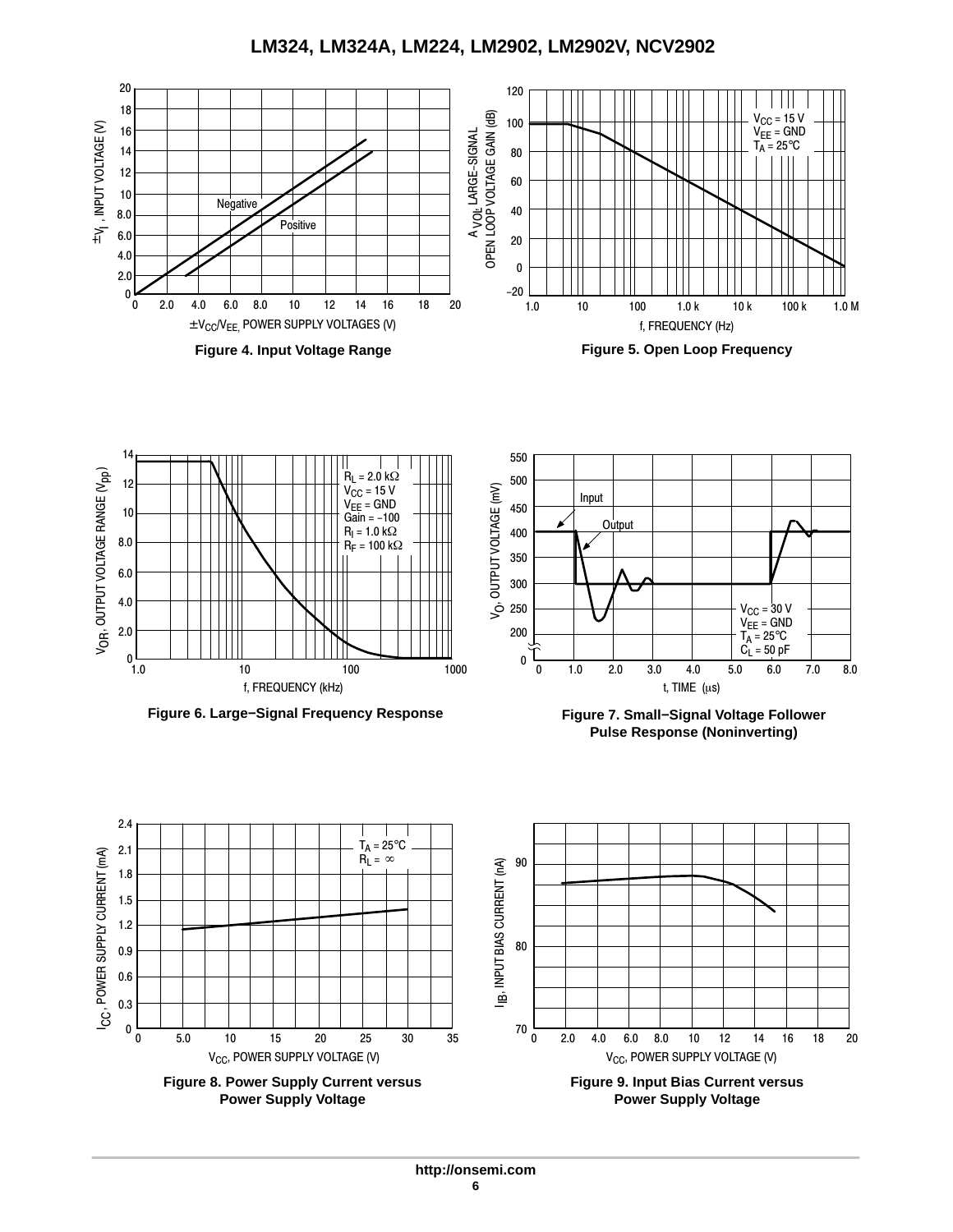



**Figure 10. Voltage Reference Figure 11. Wien Bridge Oscillator**



Figure 12. High Impedance Differential Amplifier Figure 13. Comparator with Hysteresis





**Figure 14. Bi−Quad Filter**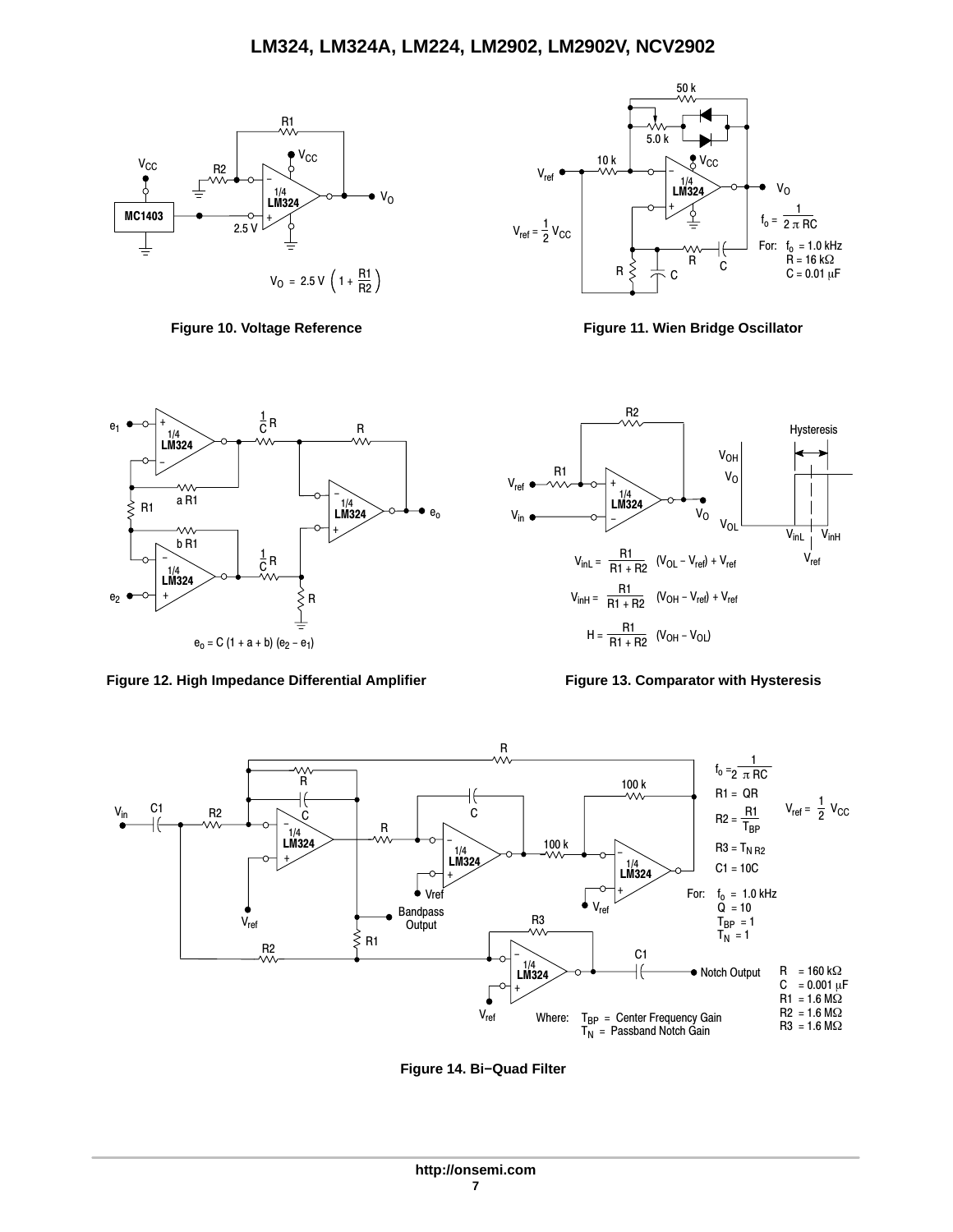





Given:  $f_0 =$  center frequency  $A(f_0) = gain$  at center frequency

Choose value  $f_0$ , C

Then: R3 = 
$$
\frac{Q}{\pi f_0 C}
$$
  
R1 =  $\frac{R3}{2 A(f_0)}$   
R2 =  $\frac{R1 R3}{4 Q^2 R1 - R3}$ 

For less than 10% error from operational amplifier,  $\frac{\mathsf{Q_0}\mathsf{f_0}}{\mathsf{BW}}$  < 0.1

where  $f_0$  and BW are expressed in Hz.

If source impedance varies, filter may be preceded with voltage follower buffer to stabilize filter parameters.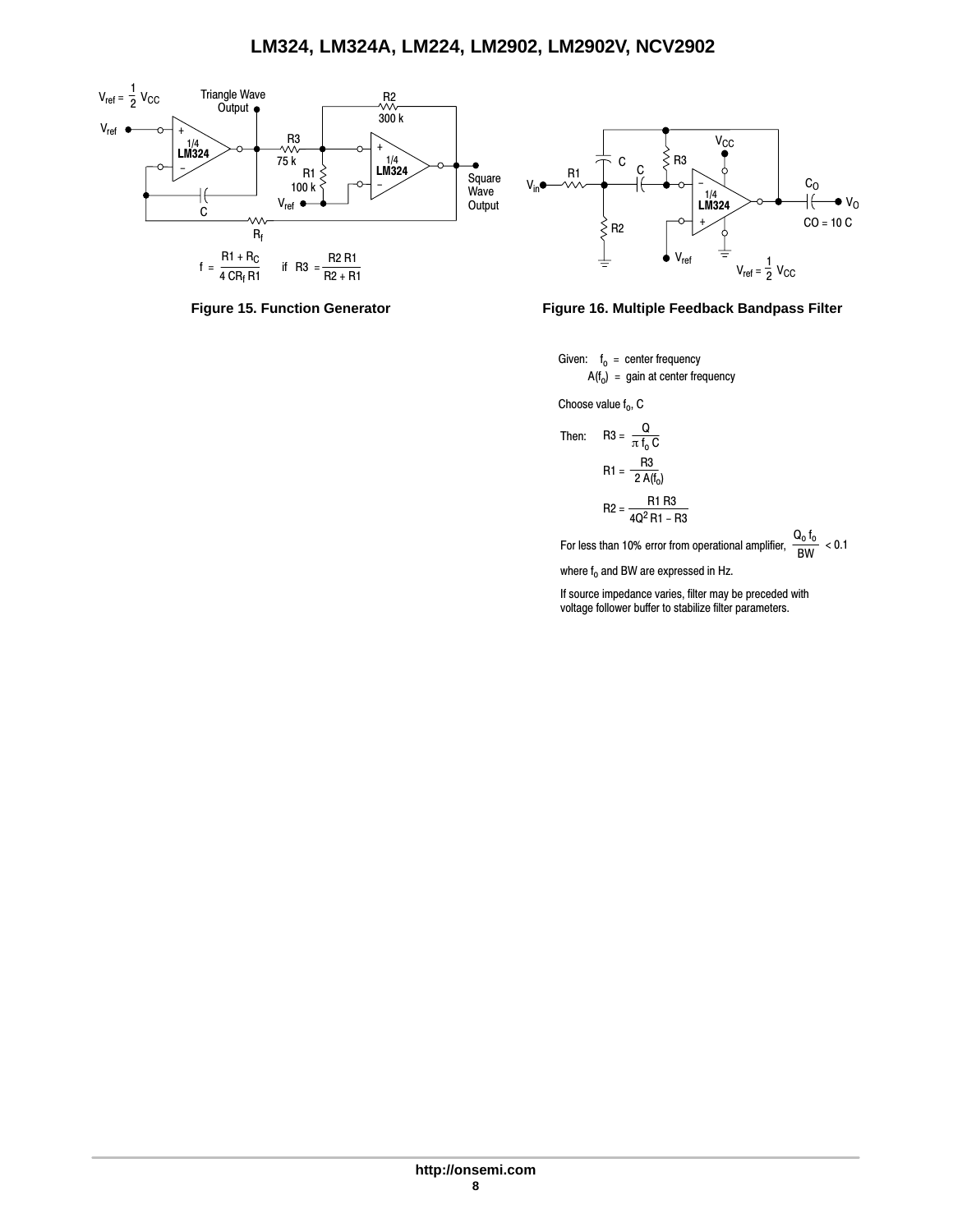#### <span id="page-8-0"></span>**ORDERING INFORMATION**

| <b>Device</b>  | <b>Operating Temperature Range</b>  | Package                | Shipping <sup><math>\dagger</math></sup> |
|----------------|-------------------------------------|------------------------|------------------------------------------|
| <b>LM224D</b>  |                                     | <b>SOIC-14</b>         | 55 Units/Rail                            |
| LM224DG        |                                     | SOIC-14<br>(Pb-Free)   | 55 Units/Rail                            |
| LM224DR2       |                                     | $SOIC-14$              | 2500 Tape & Reel                         |
| LM224DR2G      |                                     | $SOIC-14$<br>(Pb-Free) | 2500 Tape & Reel                         |
| LM224DTB       | $-25^{\circ}$ C to +85 $^{\circ}$ C | TSSOP-14<br>(Pb-Free)  | 96 Units/Rail                            |
| LM224DTBR2     |                                     | TSSOP-14<br>(Pb-Free)  | 2500 Tape & Reel                         |
| <b>LM224N</b>  |                                     | PDIP-14                | 25 Units/Rail                            |
| <b>LM224NG</b> |                                     | PDIP-14<br>(Pb-Free)   | 25 Units/Rail                            |
| LM324D         |                                     | SOIC-14                | 55 Units/Rail                            |
| LM324DG        |                                     | SOIC-14<br>(Pb-Free)   | 55 Units/Rail                            |
| LM324DR2       |                                     | SOIC-14                | 2500 Tape & Reel                         |
| LM324DR2G      |                                     | $SOIC-14$<br>(Pb-Free) | 2500 Tape & Reel                         |
| LM324DTB       |                                     | TSSOP-14               | 96 Units/Rail                            |
| LM324DTBR2     |                                     | TSSOP-14               | 2500 Tape & Reel                         |
| <b>LM324N</b>  |                                     | PDIP-14                | 25 Units/Rail                            |
| <b>LM324NG</b> | $0^{\circ}$ C to +70 $^{\circ}$ C   | PDIP-14<br>(Pb-Free)   | 25 Units/Rail                            |
| LM324AD        |                                     | SOIC-14                | 55 Units/Rail                            |
| LM324ADR2      |                                     | SOIC-14                | 2500 Tape & Reel                         |
| LM324ADR2G     |                                     | SOIC-14<br>(Pb-Free)   | 2500 Tape & Reel                         |
| LM324ADTB      |                                     | TSSOP-14<br>(Pb-Free)  | 96 Units/Rail                            |
| LM324ADTBR2    |                                     | TSSOP-14<br>(Pb-Free)  | 2500 Tape & Reel                         |
| LM324AN        |                                     | PDIP-14                | 25 Units/Rail                            |
| LM324ANG       |                                     | PDIP-14<br>(Pb-Free)   | 25 Units/Rail                            |
| LM2902D        |                                     | SOIC-14                | 55 Units/Rail                            |
| LM2902DG       |                                     | SOIC-14<br>(Pb-Free)   | 55 Units/Rail                            |
| LM2902DR2      |                                     | SOIC-14                | 2500 Tape & Reel                         |
| LM2902DR2G     |                                     | SOIC-14<br>(Pb-Free)   | 2500 Tape & Reel                         |
| LM2902DTB      | $-40^{\circ}$ C to $+105^{\circ}$ C | TSSOP-14<br>(Pb-Free)  | 96 Units/Rail                            |
| LM2902DTBR2    |                                     | TSSOP-14<br>(Pb-Free)  | 2500 Tape & Reel                         |
| LM2902N        |                                     | PDIP-14                | 25 Units/Rail                            |
| LM2902NG       |                                     | PDIP-14<br>(Pb-Free)   | 25 Units/Rail                            |

†For information on tape and reel specifications, including part orientation and tape sizes, please refer to our Tape and Reel Packaging Specifications Brochure, BRD8011/D.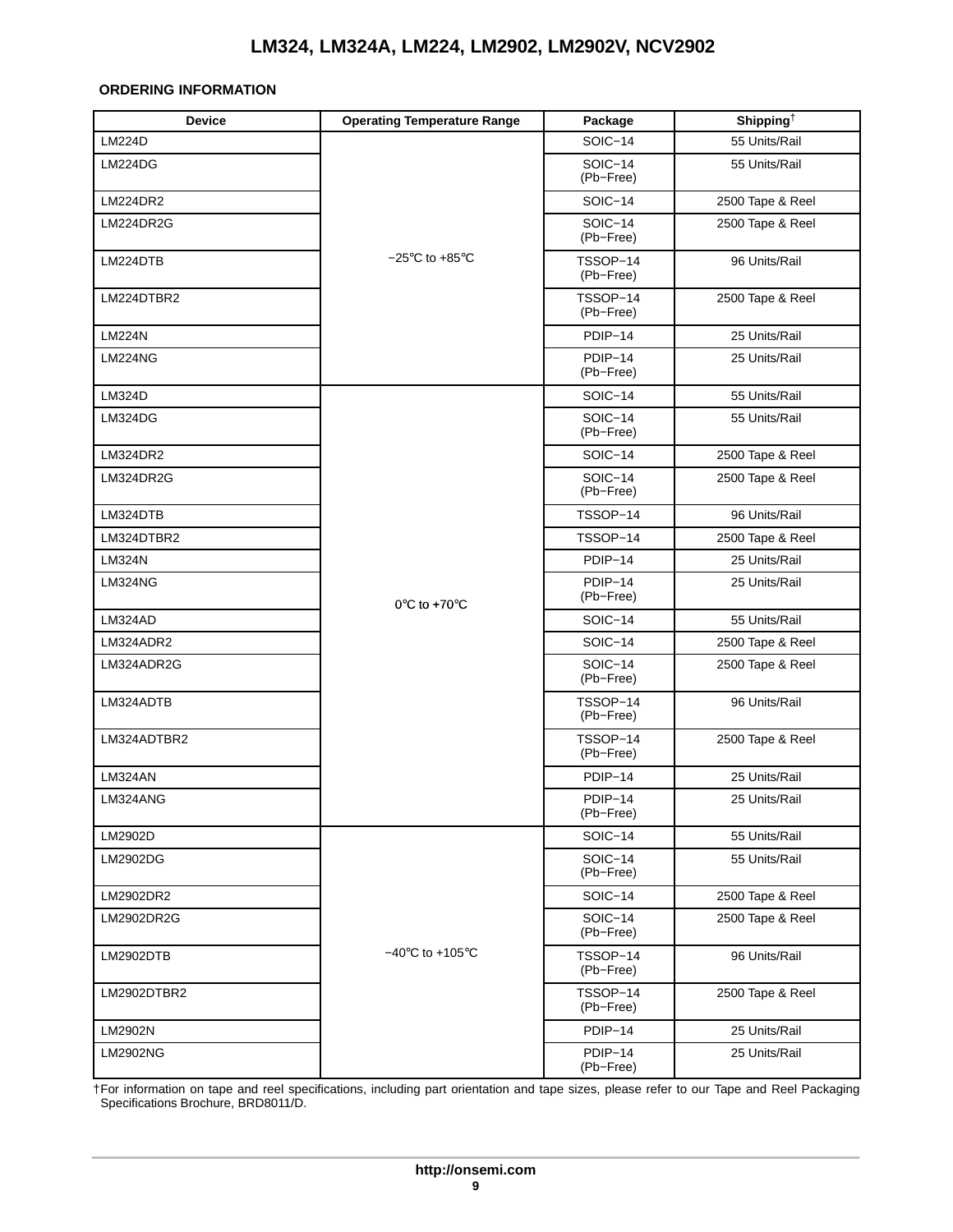#### <span id="page-9-0"></span>**ORDERING INFORMATION**

| <b>Device</b>     | <b>Operating Temperature Range</b>                   | Package               | Shipping <sup>†</sup> |
|-------------------|------------------------------------------------------|-----------------------|-----------------------|
| LM2902VD          |                                                      | SOIC-14               | 55 Units/Rail         |
| LM2902VDR2        |                                                      | SOIC-14               | 2500 Tape & Reel      |
| LM2902VDR2G       |                                                      | SOIC-14<br>(Pb-Free)  | 2500 Tape & Reel      |
| LM2902VDTB        | 40 $\mathrm{^{\circ}C}$ to +125 $\mathrm{^{\circ}C}$ | TSSOP-14<br>(Pb-Free) | 96 Units/Rail         |
| LM2902VDTBR2      |                                                      | TSSOP-14<br>(Pb-Free) | 2500 Tape & Reel      |
| LM2902VN          |                                                      | PDIP-14               | 25 Units/Rail         |
| <b>NCV2902DR2</b> |                                                      | SOIC-14               | 2500 Tape & Reel      |

†For information on tape and reel specifications, including part orientation and tape sizes, please refer to our Tape and Reel Packaging Specifications Brochure, BRD8011/D.

#### **MARKING DIAGRAMS**

**PDIP−14 N SUFFIX CASE 646**

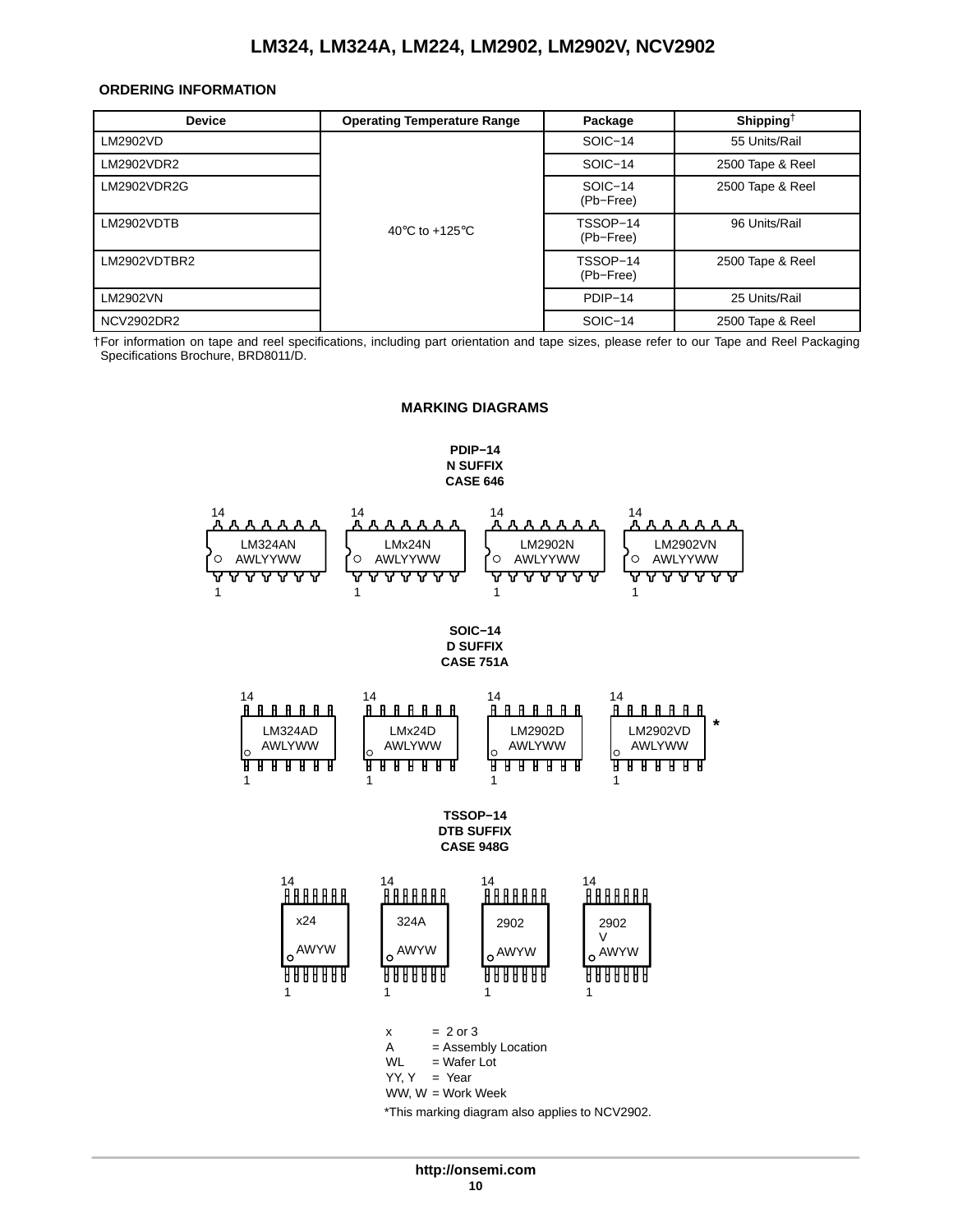## **PACKAGE DIMENSIONS**

**PDIP−14 N SUFFIX** CASE 646−06 ISSUE N



NOTES:

- 1. DIMENSIONING AND TOLERANCING<br>2. CONTROLLING DIMENSION: INCH.<br>2. CONTROLLING DIMENSION: INCH.<br>3. DIMENSION L TO CENTER OF LEADS<br>WHEN FORMED PARALLEL.<br>4. DIMENSION B DOES NOT INCLUDE
- 
- MOLD FLASH. 5. ROUNDED CORNERS OPTIONAL.

|   |            |            | <b>INCHES</b> |            | <b>MILLIMETERS</b> |
|---|------------|------------|---------------|------------|--------------------|
|   | <b>DIM</b> | <b>MIN</b> | <b>MAX</b>    | <b>MIN</b> | <b>MAX</b>         |
|   | А          | 0.715      | 0.770         | 18.16      | 18.80              |
|   | в          | 0.240      | 0.260         | 6.10       | 6.60               |
|   | С          | 0.145      | 0.185         | 3.69       | 4.69               |
|   | D          | 0.015      | 0.021         | 0.38       | 0.53               |
|   | F          | 0.040      | 0.070         | 1.02       | 1.78               |
|   | G          |            | 0.100 BSC     | 2.54 BSC   |                    |
|   | н          | 0.052      | 0.095         | 1.32       | 2.41               |
|   | J          | 0.008      | 0.015         | 0.20       | 0.38               |
|   | κ          | 0.115      | 0.135         | 2.92       | 3.43               |
|   |            | 0.290      | 0.310         | 7.37       | 7.87               |
| м | M          | ---        | $10^{\circ}$  | ---        | $10^{\circ}$       |
|   | N          | 0.015      | 0.039         | 0.38       | 1.01               |

**SOIC−14 D SUFFIX** CASE 751A−03 ISSUE G



NOTES: 1. DIMENSIONING AND TOLERANCING PER ANSI Y14.5M, 1982. 2. CONTROLLING DIMENSION: MILLIMETER.

3. DIMENSIONS A AND B DO NOT INCLUDE MOLD PROTRUSION.

4. MAXIMUM MOLD PROTRUSION 0.15 (0.006)

PER SIDE. 5. DIMENSION D DOES NOT INCLUDE DAMBAR PROTRUSION. ALLOWABLE DAMBAR PROTRUSION SHALL BE 0.127 (0.005) TOTAL IN EXCESS OF THE D DIMENSION AT MAXIMUM MATERIAL CONDITION.

|            |              | <b>MILLIMETERS</b> |              | <b>INCHES</b> |
|------------|--------------|--------------------|--------------|---------------|
| <b>DIM</b> | <b>MIN</b>   | <b>MAX</b>         | <b>MIN</b>   | <b>MAX</b>    |
| А          | 8.55         | 8.75               | 0.337        | 0.344         |
| в          | 3.80         | 4.00               | 0.150        | 0.157         |
| С          | 1.35         | 1.75               | 0.054        | 0.068         |
| D          | 0.35         | 0.49               | 0.014        | 0.019         |
| F          | 0.40         | 1.25               | 0.016        | 0.049         |
| G          |              | 1.27 BSC           |              | 0.050 BSC     |
| J          | 0.19         | 0.25               | 0.008        | 0.009         |
| κ          | 0.10         | 0.25               | 0.004        | 0.009         |
| М          | $\circ$<br>n | $\circ$            | $\circ$<br>n | $\circ$       |
| Р          | 5.80         | 6.20               | 0.228        | 0.244         |
| R          | 0.25         | 0.50               | 0.010        | 0.019         |